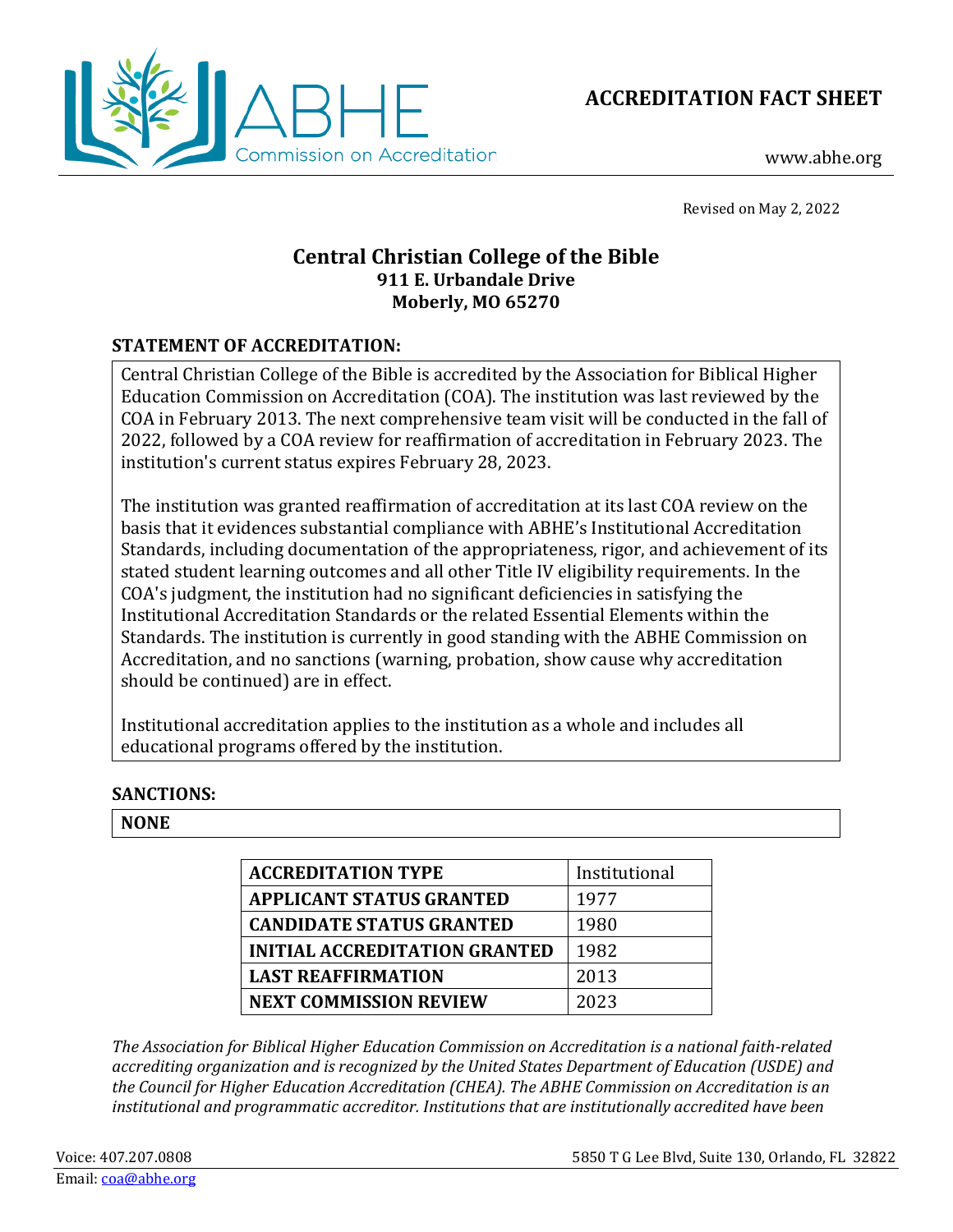*examined as a whole. Institutions that are programmatically accredited have specific programs that have been reviewed in light of ABHE standards. This statement of accreditation information is the Commission's official statement of an institution's accredited status.*

#### **ACCREDITATION DECISIONS:**

| DATE                                                                                                               | <b>ACTION</b>                                                                                 |
|--------------------------------------------------------------------------------------------------------------------|-----------------------------------------------------------------------------------------------|
|                                                                                                                    | November 2019   Approved substantive change to initiate Master of Arts in Ministry Leadership |
| Including the following, applicant status, condidate status, initial acqueditation, reaffirmation of acqueditation |                                                                                               |

*Including the following: applicant status, candidate status, initial accreditation, reaffirmation of accreditation, sanction, substantive change approval - last 5 years. Please see the "Policy on Communication of Accreditation Decisions" in the COA Manual.*

### **APPROVED DELIVERY METHODS:**

| TYPE:                             | <b>APPROVAL:</b>                                        |
|-----------------------------------|---------------------------------------------------------|
| Distance Education (online)       | The institution is authorized to offer up to 100% of an |
|                                   | academic program via distance education (online).       |
| <b>Correspondence Education</b>   | The institution is authorized to offer up to 49% of an  |
|                                   | academic program via correspondence education.          |
| <b>Competency-Based Education</b> | The institution is authorized to offer up to 49% of an  |
|                                   | academic program via competency-based education by      |
|                                   | the course/credit approach or direct assessment.        |

*Please see the "Policy on Alternative Academic Patterns" in the COA Manual.*

## **APPROVED OFF-CAMPUS LOCATIONS:**

| <b>TYPE</b>           | <b>ADDRESS</b>                           |
|-----------------------|------------------------------------------|
| <b>Extension Site</b> | 8095 Connector Drive, Florence, KY 41042 |

*A branch campus is an additional location of an institution that is geographically apart and independent of the main campus of the institution and (1) is permanent in nature;(2) offers courses in educational programs leading to a degree, certificate, or other recognized educational credential;(3) has its own faculty and administrative or supervisory organization; and (4) has its own budgetary and hiring authority. An additional location is a facility that is geographically apart from the main campus of the institution and at which the institution offers at least 50% of a program through classroom courses, hybrid courses, or a combination of both. An additional location may qualify as a branch campus and be subject to requirements pertaining to branch campuses. An extension site is an off-campus location where less than 50% of a degree program may be earned by classroom courses, hybrid courses, or a combination of both.*

## **APPROVED EDUCATIONAL PROGRAMS:**

| DEGREE/DIPLOMA/CERTIFICATE           | PROGRAM (MAJOR/CONCENTRATION)                   |
|--------------------------------------|-------------------------------------------------|
| Certificate of Bible and Ministry    |                                                 |
| Certificate of Biblical Knowledge    |                                                 |
| Children's Ministry Certificate      | <b>Christian Education</b>                      |
| Certificate                          | Teaching English to Speakers of Other Languages |
| <b>Associate of Biblical Studies</b> | Bible                                           |
| <b>Associate of Ministry Studies</b> |                                                 |
| Associate of Professional Studies    |                                                 |
| Associate of Worship Arts            | Worship                                         |